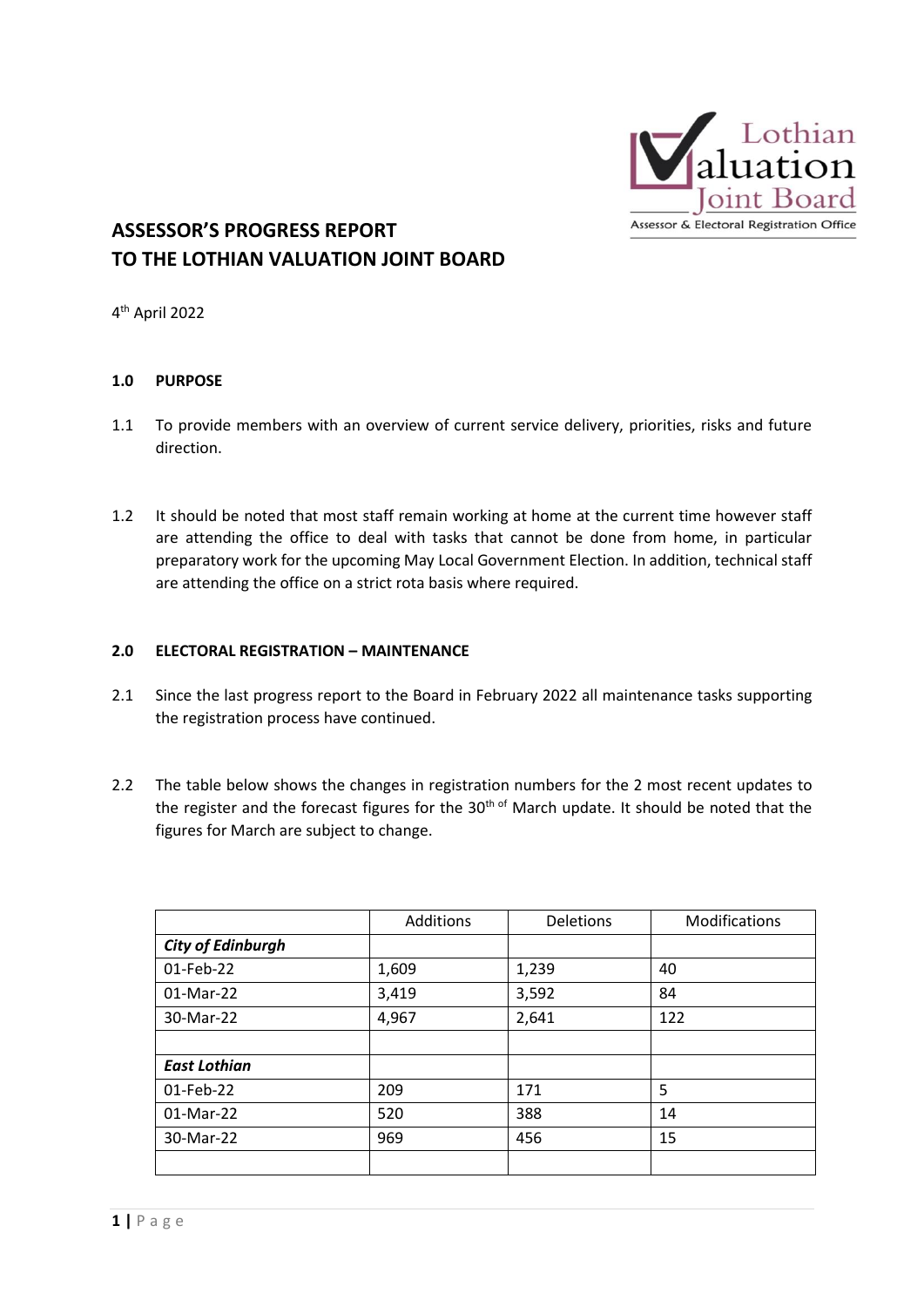| <b>Midlothian</b>   |        |        |     |
|---------------------|--------|--------|-----|
| 01-Feb-22           | 222    | 168    | 5   |
| $01-Mar-22$         | 418    | 307    | 15  |
| 30-Mar-22           | 735    | 348    | 18  |
|                     |        |        |     |
| <b>West Lothian</b> |        |        |     |
| 01-Feb-22           | 355    | 307    | 17  |
| 01-Mar-22           | 958    | 605    | 20  |
| 30-Mar-22           | 1,522  | 746    | 47  |
|                     |        |        |     |
| <b>Totals</b>       | 15,903 | 10,968 | 402 |
|                     |        |        |     |

*\*\* 30 March Updates are based on current figures - not published until 30 March and so are subject to change*

2.3 The current numbers of absent voting figures for each constituent council are shown below.

| <b>City of Edinburgh Council</b> |        |
|----------------------------------|--------|
| Postal                           | 94,801 |
| Proxy                            | 417    |
| Postal Proxy                     | 200    |
| Total                            | 95,418 |
|                                  |        |
| <b>East Lothian</b>              |        |
| Postal                           | 22,030 |
| Proxy                            | 67     |
| Postal Proxy                     | 14     |
| Total                            | 22,111 |
|                                  |        |
| <b>Midlothian</b>                |        |
| Postal                           | 17,716 |
| Proxy                            | 41     |
| Postal Proxy                     | 9      |
| Total                            | 17,766 |
|                                  |        |
| <b>West Lothian</b>              |        |
| Postal                           | 30,662 |
| Proxy                            | 79     |
| Postal Proxy                     | 12     |
| Total                            | 30,753 |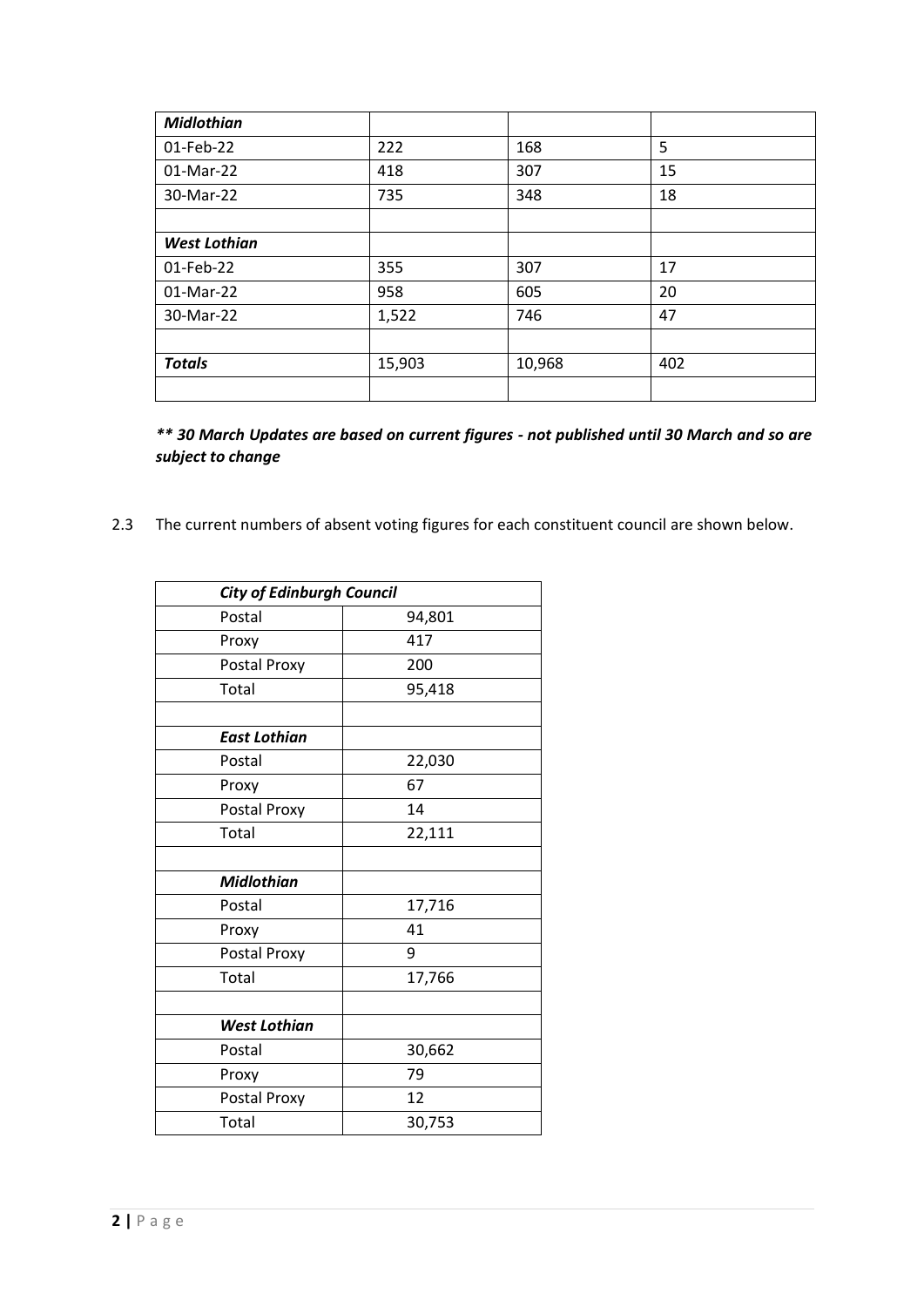2.3 I was asked at the last Board meeting in February if I could give a more detailed report on the topic of **deletions** from the Electoral Register as it was felt that the numbers were perhaps higher than members may have expected. So, to give some context first, the figures for additions and deletions since February 2021 are shown below.

|                   | Additions | <b>Deletions</b> |
|-------------------|-----------|------------------|
| City of Edinburgh | 63.314    | 55,358           |
| Midlothian        | 6,898     | 5,801            |
| West Lothian      | 12,872    | 11,132           |
| East Lothian      | 8.767     | 7.174            |
| Totals            | 91,851    | 79,465           |

As can be seen there have been, in all the constituent councils, more additions than deletions to the register during this time. The increase to the register during this period is in fact 12,386.

Some deletions will have a corresponding addition to the register. So, for example somebody moving home within a constituent council will be deleted from one address and added at another in effect balancing each other out. However, where we receive information that an elector is no longer resident at a particular address but the information is not provided by the elector themselves, we have to carry out a 14 day review which involves writing to the elector informing them that their name will be removed. If the review carries into the next update period, then they won't be removed until the next update. This doesn't mean that these former residents are not registered. They may have registered elsewhere months before and have simply forgotten to provide their previous address.

During the canvass period we undertake many reviews meaning there are months where we are removing not only those who state that they have moved, but also concluding the reviews for former residents.

Canvass is our way of bringing the register up to date and ensuring it is as accurate as possible. This involves an element of removing old entries however that can lead to what appears to be high numbers of deletions where in reality a corresponding entry for the elector may already have been added to the register at an earlier date.

Another reason for deletions will involve the student community. Many students move back home at the end of term and therefore require to be removed from the register. This transient activity is particularly observed around student accommodation where students move out with Lothian, often permanently. These properties are unlikely to be occupied until the start of the next student year and so will lead to higher than usual deletion figures at this time.

It is also unfortunate that there are generally more deaths during the winter months and so it is not unusual for this to be reflected in increased numbers of deletions during this period.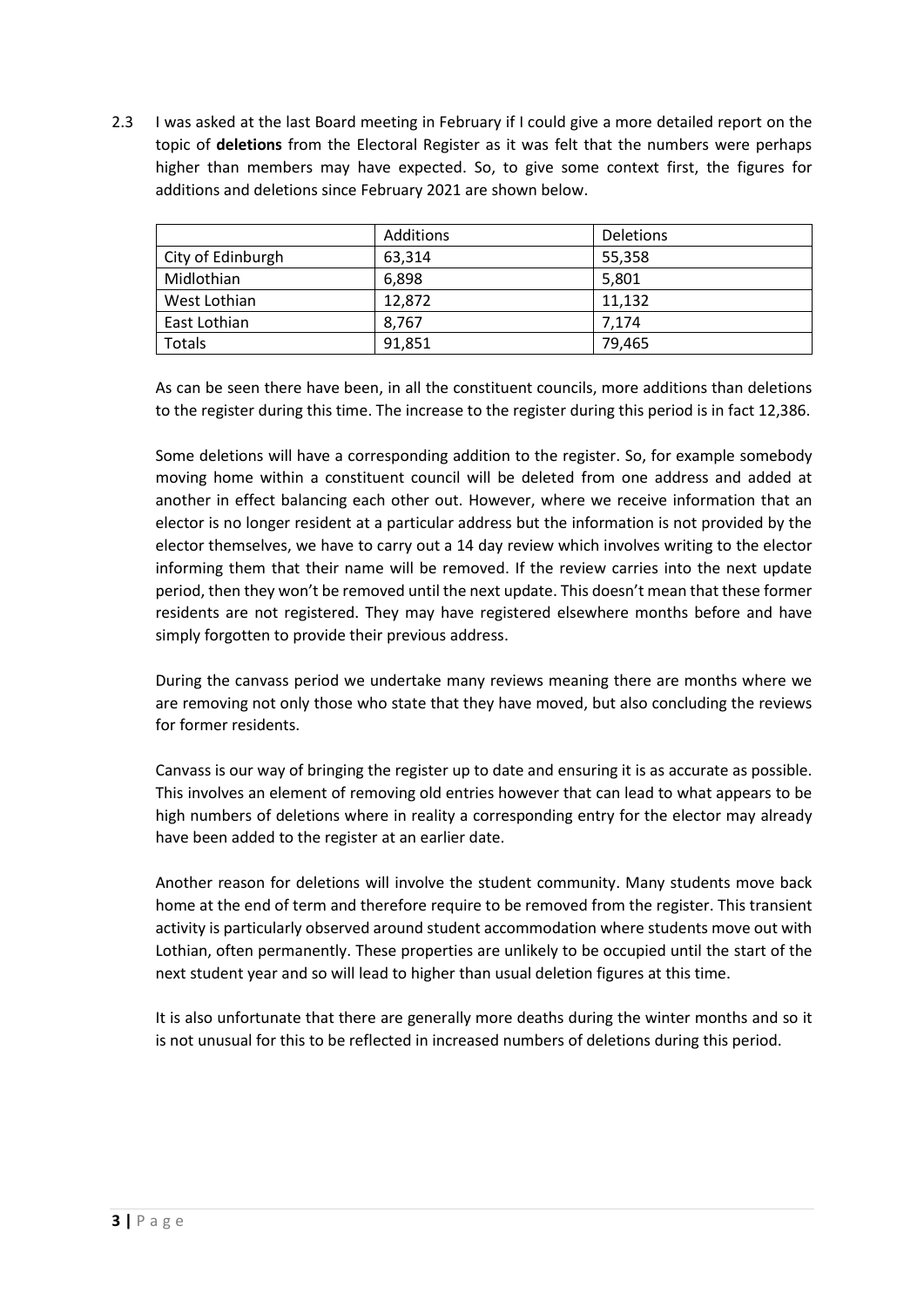#### **3.0 ELECTORAL LEGISLATION – BY-ELECTIONS**

3.1 There have been no recent by-elections due to the upcoming Local Government Election.

#### **4.0 LOCAL GOVERNMENT ELECTION 2022**

- 4.1 Preparation for the upcoming Local Government Election is ongoing. Poll cards and postal poll letters were delivered from the  $17<sup>th of</sup>$  March. These delivery dates were standardised across Scotland. Closing date for Registration applications is Monday 18 April which is Easter Monday. This is not considered a bank holiday for Electoral Registration purposes so the office will require to be open. The closing date for postal vote applications is 19 April with the close for proxy voting being 26 April.
- 4.2 To date there has been no active spikes in the number of registrations or postal votes received. In relation to our targeted house notification letter, which we sent in February, this has resulted, to date, in 3,729 additions to the register from 2,618 different properties.
- 4.3 At the last Board meeting I provided a detailed update on our ongoing engagement activities. For information purposes there are other additional resources and campaigns provided by the Electoral Commission which are shown below.

#### **Welcome to Your Vote**

#### **16 and 17 year olds**

Our 'Welcome to Your Vote' campaign is running on Instagram and Snapchat until 18 April to target 16 and 17 year olds. We have also publishe[d learning resources for 14-18 year olds,](https://www.electoralcommission.org.uk/welcome-your-vote) which can be used in schools and youth groups, and include lesson plans, an assembly presentation and videos.

#### **Got 5? Voter registration campaign**

Our 'Got 5?' campaign is now live and will run until 18 April. The campaign is targeted at those who are less likely to be registered, including 16-34 year olds, private renters and recent movers, and is running across a number of channels, including television, radio and social media.

#### **New Scots**

We're working with voluntary organisations to raise awareness amongst New Scots about their right to vote in the elections and how to register. A range of resources are available, including an FAQ in various languages and a facilitator guide for community groups.

#### [Download resources to support the Welcome to Your Vote campaign](https://www.electoralcommission.org.uk/i-am-a/partner-charity-or-local-council/newly-enfranchised-voter-resources-welcome-your-vote)

#### **Voter information**

From 28 March, all households in Scotland will receive a [voter information booklet](https://www.electoralcommission.org.uk/media/9067) explaining how to register to vote, how to apply for a postal or proxy vote, and how to complete their ballot paper. The booklet is also available in **BSL, Easy read, audio, Polish and Gaelic**. Braille and audio CD versions of the voting guide are available on request by calling 0800 3 280 280. We have also published a range of digital and print resources to support stakeholders in raising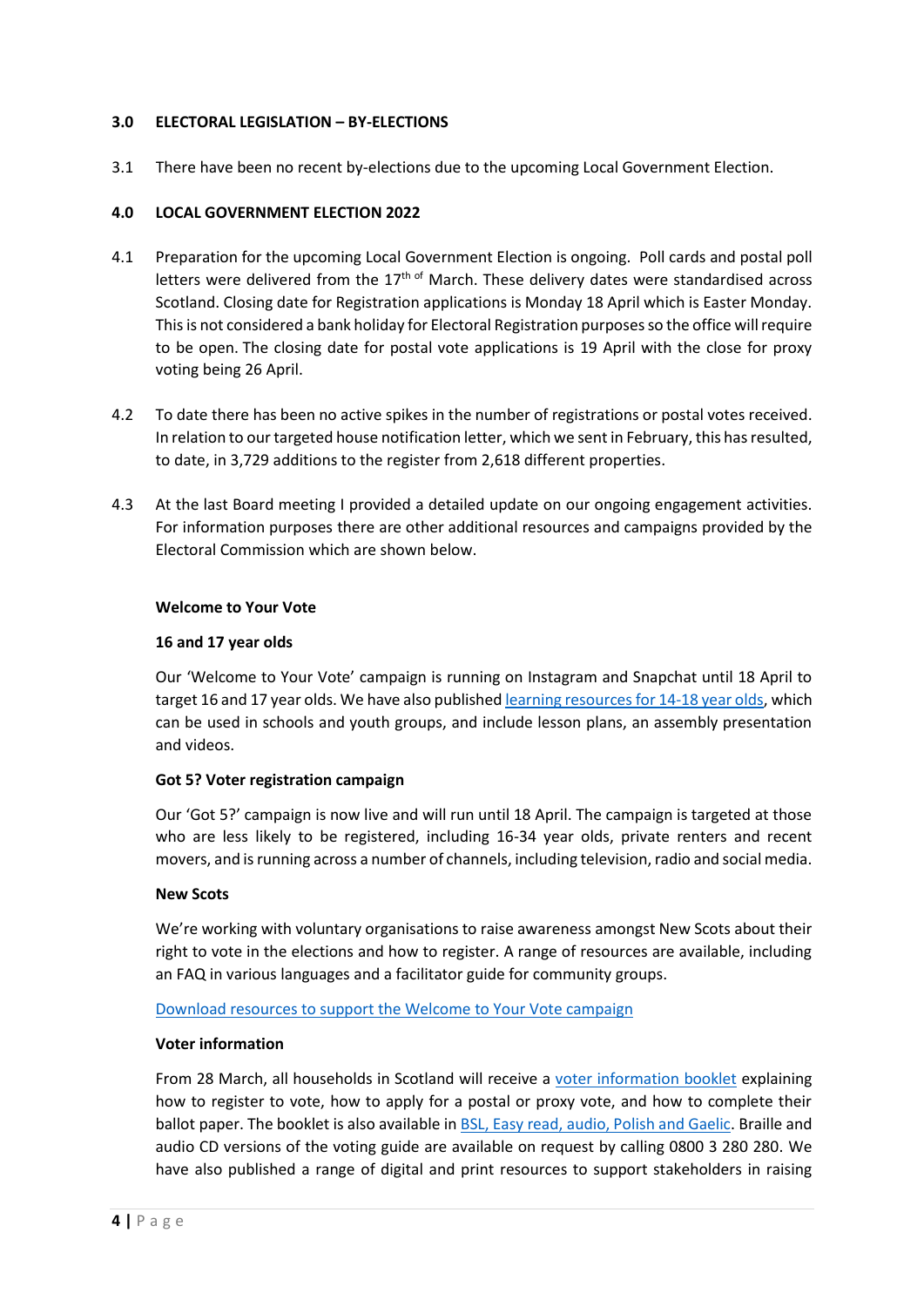awareness of the key information voters need. [Download the voter information resources.](https://www.electoralcommission.org.uk/i-am-a/partner-charity-or-local-council/may-2022-elections-resources-voter-information) Voters can also use the Commission's [postcode lookup tool](https://www.electoralcommission.org.uk/i-am-a/voter/your-election-information) to find their polling place and the list of candidates standing in their ward before they go to vote.

#### **Information for disabled voters**

As well as the [alternative formats of the voter information booklet,](https://www.electoralcommission.org.uk/i-am-a/partner-charity-or-local-council/may-2022-elections-resources-voter-information) we have also published a [guide in partnership with RNIB Scotland, Sight Scotland and Guide Dogs Scotland,](https://www.electoralcommission.org.uk/sites/default/files/2022-03/2022%20council%20elections%20%20-%20Guide%20for%20blind%20and%20partially%20sighted%20voters_0.docx) which explains the support blind and partially-sighted voters can expect at the polling place.

#### **Guides for professionals working with specific groups**

We have also published guides for professionals working with:

- [those who are experiencing homelessness or don't have](https://www.electoralcommission.org.uk/i-am-a/partner-charity-or-local-council/may-2022-elections-supporting-people-no-settled-address-register) a settled address
- [domestic abuse survivors, who may want to register to vote anonymously](https://www.electoralcommission.org.uk/i-am-a/partner-charity-or-local-council/supporting-domestic-abuse-survivors-register-vote-anonymously)
- [eligible prisoners.](https://www.electoralcommission.org.uk/i-am-a/partner-charity-or-local-council/may-2022-elections-supporting-prisoners-scotland-register-vote)

#### **Understanding Single Transferable Vote**

To ensure voters understand they need to vote using numbers in these elections, we are running a Facebook advertising campaign from 19 April until polling day, featurin[g an animation](https://electoralcommission.us12.list-manage.com/track/click?u=ceed4d9491d4d36e4ddea0bc8&id=592dc1a308&e=573f2723cb) which explains how votes are counted under the Single Transferable Vote system.

#### **5.0 ELECTIONS BILL**

5.1 The bill is now through the committee stage at the House of Lords. It then moves onto the report stage and a 3<sup>rd</sup> reading scheduled for the 25<sup>th of</sup> April. Royal ascent is still scheduled for May 2022 but that could change. It perhaps is also worth noting that the fixed term parliament act has been repealed which will allow the Prime Minister in effect to call a general election at the time of their choosing with 25 days' notice of the election itself.

#### **6.0 VALUATION ROLL – MAINTENANCE**

6.1 As we are approaching the end of the financial year, I have shown statistics for the period  $1<sup>st</sup>$ April 2021 to 23rd March 2022.

#### 1st April 2021 to 23rd March 2022

|                   | Edinburgh | Midlothian | W. Lothian | E. Lothian | Total |
|-------------------|-----------|------------|------------|------------|-------|
| <b>Inserts</b>    | 874       | 57         | 112        | 67         | 1,110 |
| <b>Deletions</b>  | 596       | 53         | 82         | 51         | 782   |
| <b>Amendments</b> | 714       | 87         | 148        | 100        | 1,049 |
| Totals            | 2,184     | 197        | 342        | 218        | 2,941 |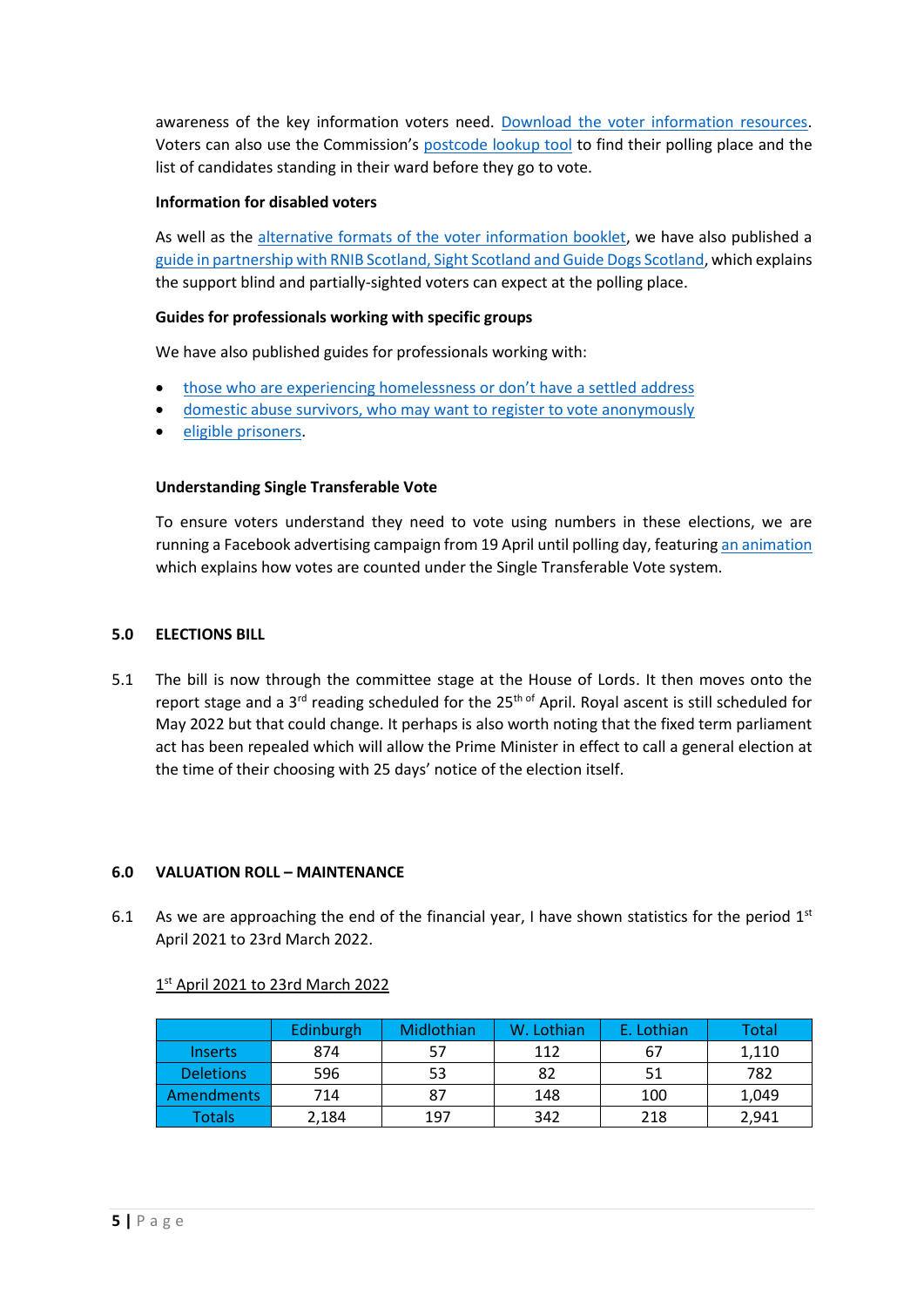#### **7.0 VALUATION ROLL – APPEALS**

- 7.1 As previously reported LVJB have c.17,000 outstanding appeals that have been lodged on the basis of Covid 19. It was recently announced that any appeals lodged after 01/01/20 would have their disposal date amended from 31<sup>st</sup> December 2022 to 31<sup>st</sup> December 2023 which will include these appeals.
- 7.2 Whilst this does not mitigate the risk involved with dealing with this number of outstanding appeals it does in effect allow some room for manoeuvre and provide additional planning time.
- 7.3 Legislation is still being considered by the Scottish Government with regard to Covid appeals though at the moment I have no further update on this. I will keep the board updated as and when further details are known.
- 7.4 Valuation Appeal Committee hearing dates have been agreed with the secretary of the VAC up until June 2022. These hearings will be used for a mixture of Non-Domestic and Council Tax appeals.

#### **8.0 COUNCIL TAX – MAINTENANCE**

8.1 Over the period  $1<sup>st</sup>$  April 2021 to 23rd March 2022, 5,507 new houses have been added to the list, this compares to 6,011 for the same period in 2019/20.

| New Housing          | Edinburgh | Midlothian | West Lothian | <b>East Lothian</b> | Total |
|----------------------|-----------|------------|--------------|---------------------|-------|
| 01/04/21 to 23/03/22 | 3.096     | 766        | 757          | 888                 | 5.507 |
| 01/04/19 to 23/03/20 | 3.211     | 592        | 1.112        | 1.066               | 5.981 |

- 8.2 The figures for 21/22 are running at 92.1% of those for 19/20. It is probably fair to say the new housing figures are back to near enough pre pandemic levels.
- 8.3 There are currently c.200 outstanding Council Tax appeals. A number of Council Tax appeals recently proceeded to hearing before the Valuation Appeal Committee. More council tax appeals are scheduled to be cited for the next diet of hearings in May and June.

#### **9.0 GOVERNANCE STRATEGY GROUP**

9.1 The most recent meeting of the Governance Strategy Group was held on the 21st of March 2022. In attendance were myself, LVJB Head of Governance, Councillors Key and McGuire. Topics discussed were Covid Appeals, Electoral Registration update, LVJB printing contract and our Cyber Resilience. With regard to our printing contract the current contract is up for renewal at the end of June. It is my intention to move to another supplier which should provide fairly significant savings against our current costs.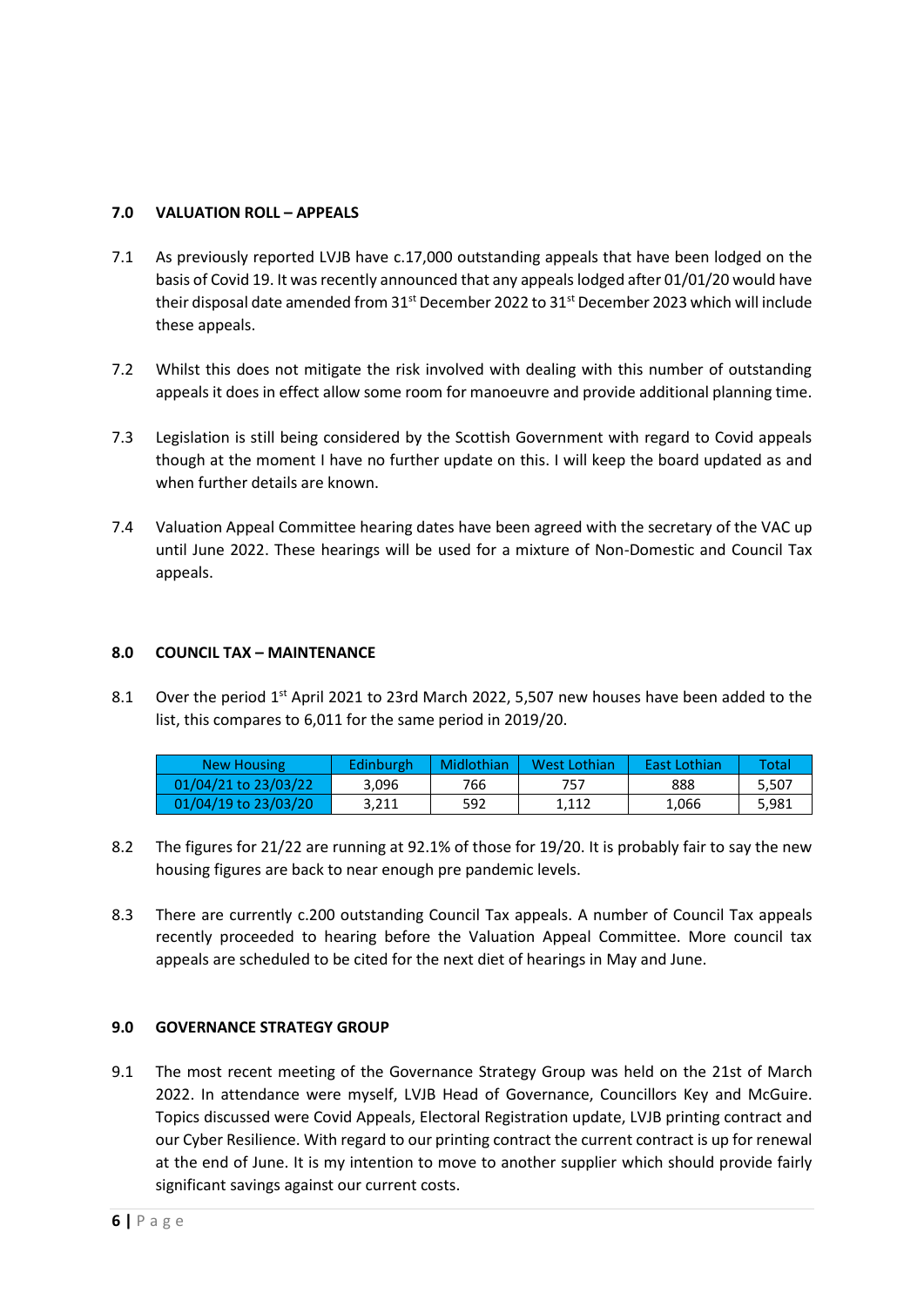#### **10.0 THE 21/22 ANNUAL GOVERNANCE STATEMENT (ATTACHED AT APPENDIX 1)**

10.1 This statement conveys assurance that our organisation continues to provide key valuation and electoral registration services within an appropriate governance and internal control framework whilst the majority of staff primarily work from home.

Our strategic targets and deliverables encompass the 7 principles of the CIPFA/SOLACE framework for Delivering Good Governance in Local Government. Quality assurance activity, corporate & service plan goals and current and future objectives are also included in the report.

Corporate, service and project risk registers undergo continual maintenance and review by the LVJB Governance Committee, with items of significant risk being considered at Corporate Leadership Team meetings and subsequently reported to the Board where required. The Governance Strategy Group (GSG) also convenes regularly to discuss matters of organisational strategy and risk.

Annual internal and external audit work plans with the City of Edinburgh Council and Azets continue to be progressed.

#### **11.0 BUDGET & CONTINUED TRANSFORMATION**

- 11.1 The budget for 21/22 is still projected to show an underspend which is to be welcomed. Future years are projected to show a shortfall in funding which will have to be addressed moving forward. To progress this matter, I have drafted a medium term financial plan and plan to have further discussions with the Treasurer, Accountant and Audit.
- 11.2 We continue to review processes & procedures to improve efficiency, introducing performance management systems, support & training, ensuring staff are multi-skilled to enable dynamic allocation of resource at times of peak activity.

#### **12.0 RECOMMENDATION**

12.1 The Board is asked to note the content of this report.

#### **Gary Elliott ASSESSOR & ERO**

*Attached: Appendix 1 The 2021/22 Annual Governance Statement*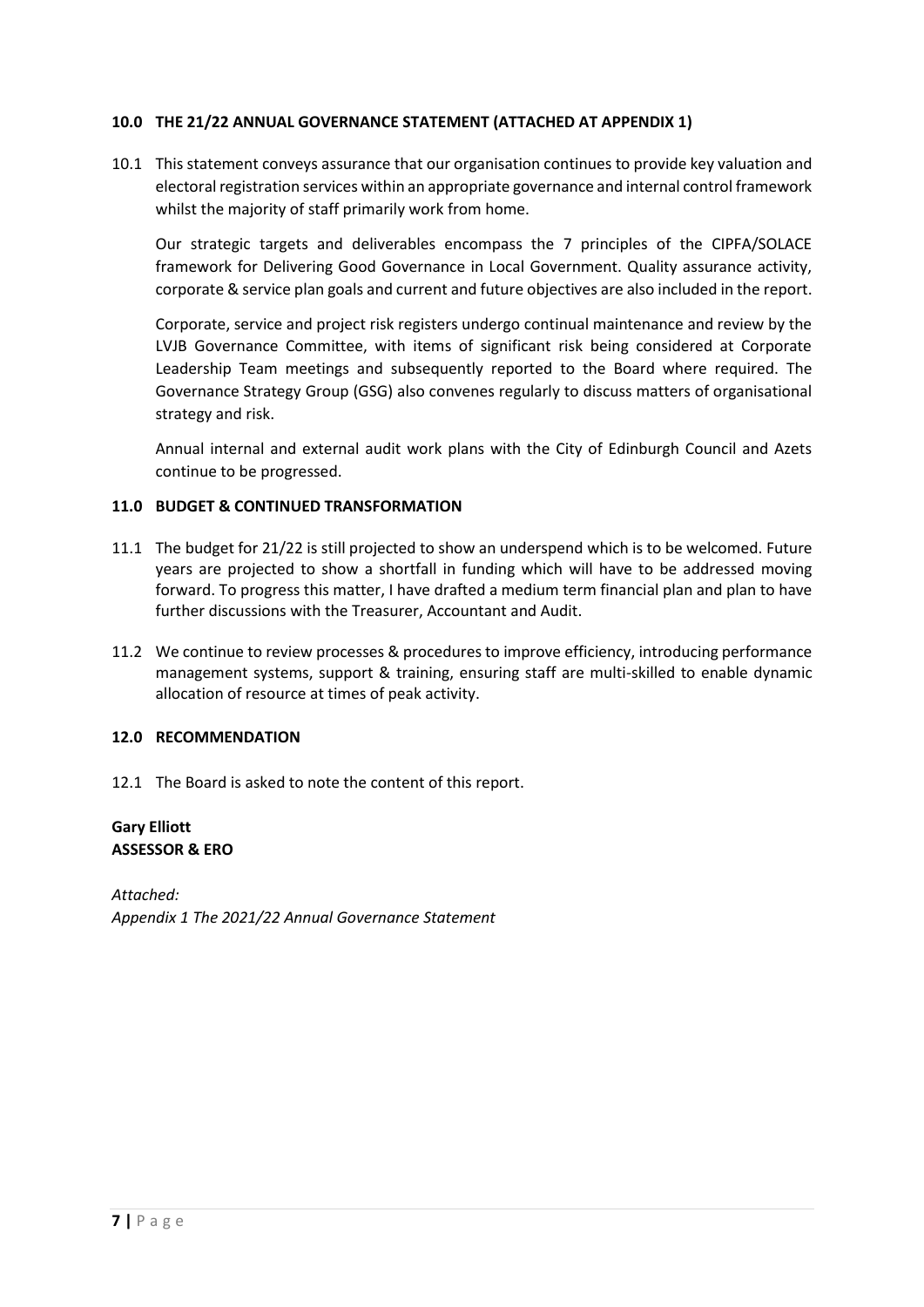Appendix 1

# **2021/22**

## **Annual Governance Statement**





Assessor & Electoral Registration Office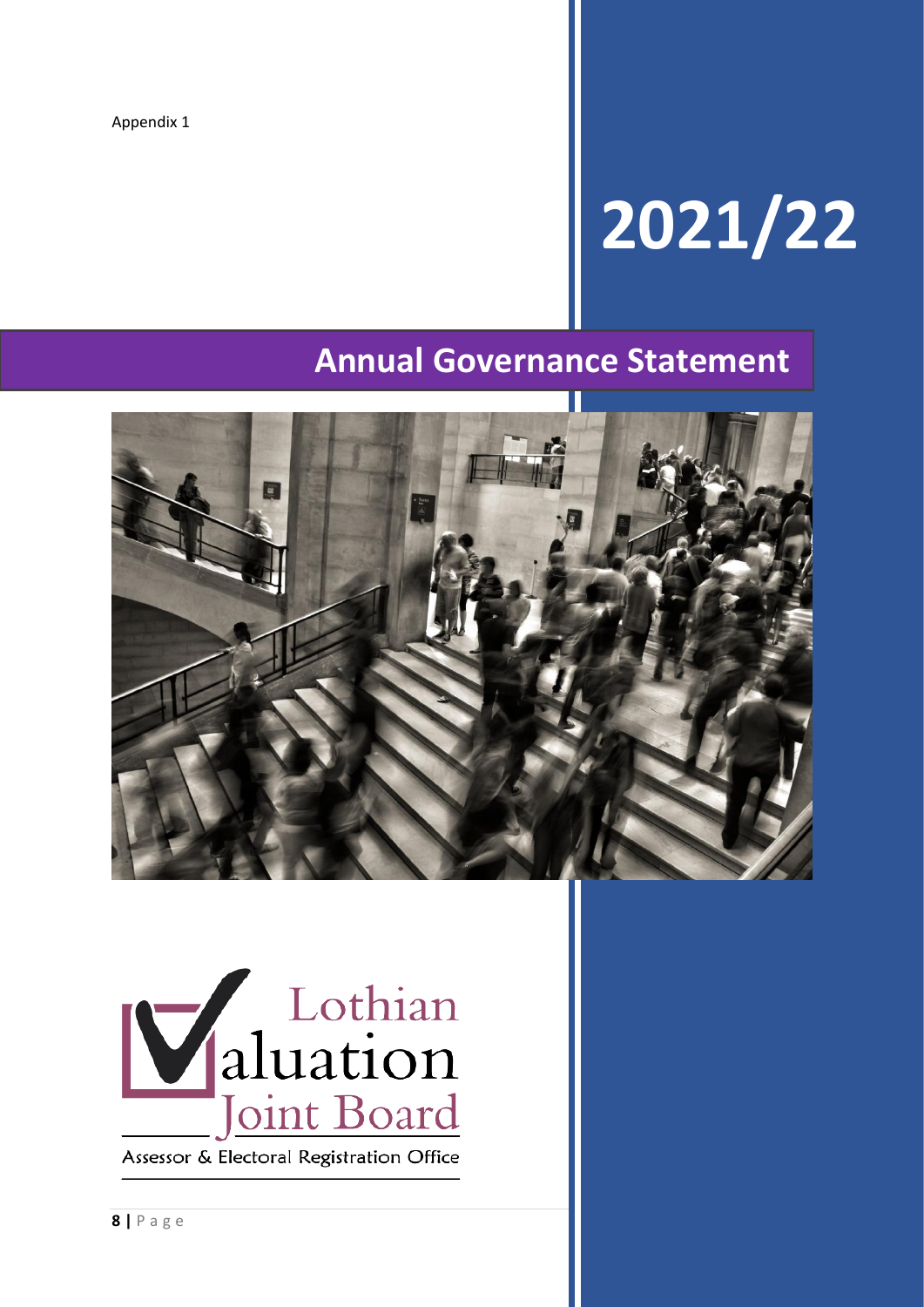# **Contents**

| 2. Adapting to the consequences of the pandemic 11  |  |
|-----------------------------------------------------|--|
| 3. Governance Assurance Framework12                 |  |
|                                                     |  |
|                                                     |  |
|                                                     |  |
| 7. Corporate and Service plan - achievements 17     |  |
| 8. Corporate and Service plan - work in progress 18 |  |
|                                                     |  |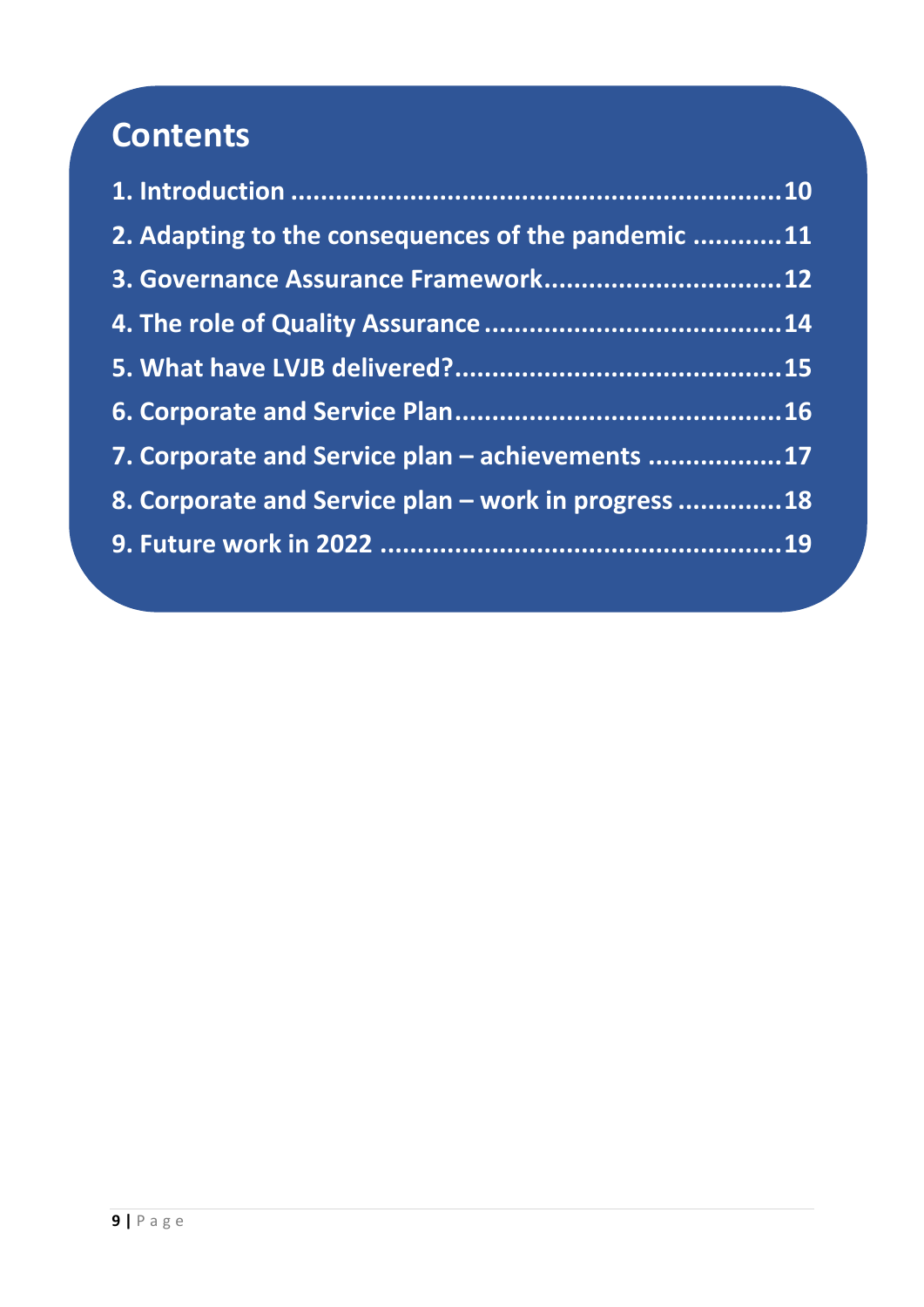### <span id="page-9-0"></span>1. Introduction

Lothian Valuation Joint Board (LVJB) has responsibility for ensuring that it conducts its business in accordance with legislation and proper standards, and that public money is properly accounted for and expended to achieve maximum value. LVJB are committed to pursuing continuous improvement in the way in which services are delivered to attain organisational efficiency.

In discharging this responsibility, LVJB has established comprehensive arrangements for the governance of its activities and the operational exercise of its functions, which includes arrangements for the management and oversight of risk.

LVJB acknowledges its duty for ensuring that there is effective governance within the organisation and as such has developed a Code of Corporate Governance defined by three main principles.

#### **Accountability**

- as a public body we are held accountable to citizens and stakeholders
- we implement good practice in reporting, quality assurance and auditing

#### **Transparency**

- processes, procedures and data are accessible to those who need them, and sufficient information is provided to understand and monitor them
- we engage with our stakeholders and help them understand the services we provide

#### **Effectiveness & efficiency**

- the organisation produces service oriented results while making the best use of its resources
- we operate in an environment of continuous improvement

LVJB's Governance Committee provides internal assurance and quality control over the primary functions and services of the organisation. There is also an external Governance Strategy Group that meets regularly with Board members to ensure consistency in respect of governance and service assurance matters. The responsibility for leading and directing the annual reviews of the effectiveness of LVJB's governance arrangements and providing ongoing oversight and robust challenge is City of Edinburgh Council (CEC) Internal Audit and external auditors, Azets.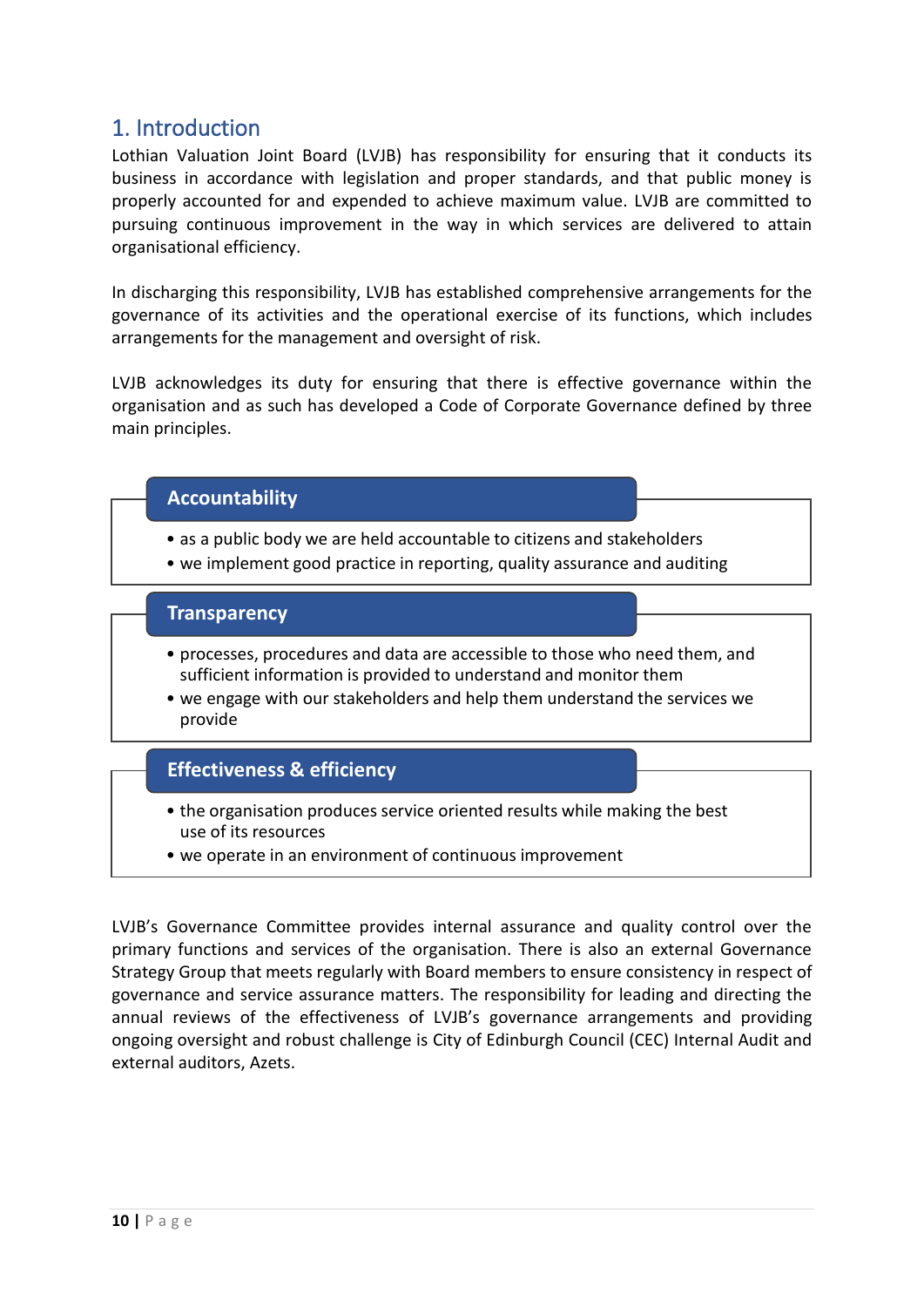## <span id="page-10-0"></span>2. Adapting to the consequences of the pandemic

COVID-19 continues to present organisations with unique challenges and though there is indication of a return to more familiar routines, there can be no doubt that businesses have had to adapt their operational and service models significantly.

Over the last year, LVJB have maintained the provision of high levels of service quality around its three core functions and continue to oversee these services with the necessary governance and control mechanisms required to provide assurance to stakeholders and Board members.

The organisation sustains clear and consistent communication with staff as we move closer to a formal hybrid return to work situation. Staff who opt to work from home will undertake appropriate risk assessments to ensure that their working environment is safe and has the necessary resources for them to function effectively.

Risk management, assessment and evaluation, continues to be monitored via the LVJBs Governance Committee, Project Management Framework, Quality Assurance procedures and Corporate Leadership Team. This provides appropriate levels of assurance which are reviewed through our annual Internal & External audits and are incorporated in this Annual Governance Statement.

The pandemic has produced one major risk to the organisation in that circa 17,000 material change of circumstance appeals have been lodged on COVID grounds. Resolving this number of appeals in what would in essence be a 6 month period and at the same time carrying out the 2023 Revaluation would be extremely difficult. Proposed legislation may yet impact on the validity of these appeals and although the disposal timetable has been pushed out to December 2023, this remains a significant risk.

As we near almost 2 years of primarily imposed working from home conditions, it has provided the opportunity to refine work practices and to also improve remote security access and system protocols. New and alternative ways of working will continue to evolve and we must make every effort to create organisational & service delivery improvements during this period of continued transition.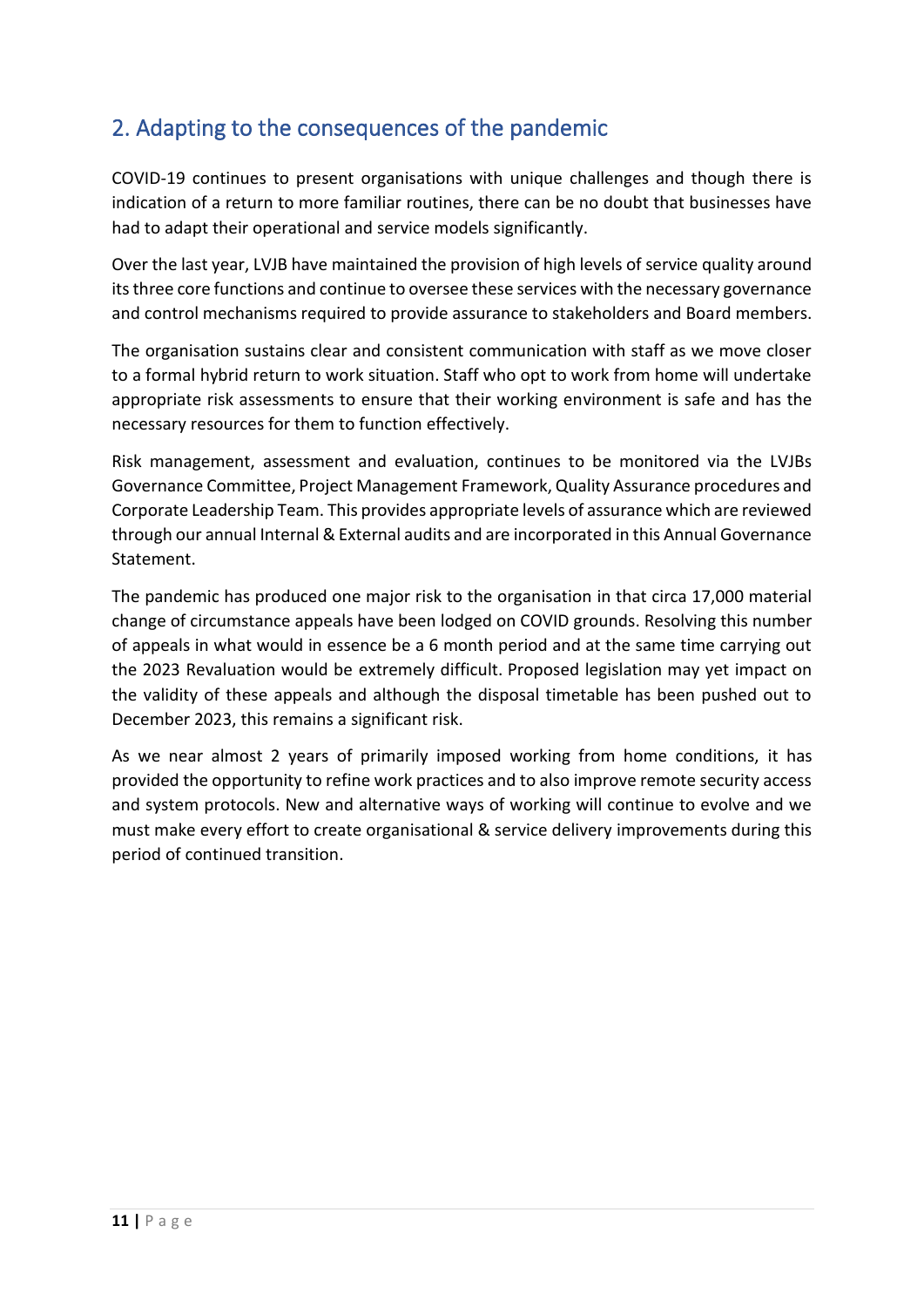## <span id="page-11-0"></span>3. Governance Assurance Framework

Our governance framework comprises the culture, values, systems and processes by which the organisation is directed and regulated. It enables the LVJB to monitor the attainment of its strategic objectives and to consider whether those objectives have led to the delivery of appropriate services in an efficient manner.

Internal control is a significant part of the framework and is designed to manage risk to a reasonable level. It assures that in conducting its business, LVJB reflects the principles of the CIPFA/SOLACE framework Delivering Good Governance in Local Government.

| <b>Principle 1</b>      | Behave with integrity, has strong ethical values and respects the rule of law                                                                               |
|-------------------------|-------------------------------------------------------------------------------------------------------------------------------------------------------------|
| <b>Evidence</b>         | The Corporate Leadership Team (CLT) actively promote a culture of integrity and                                                                             |
|                         | values. We have a code of conduct for Board members which complements our                                                                                   |
|                         | existing employee code. This, combined with other internal policies such as public                                                                          |
|                         | interest disclosure, scheme of delegation, anti-bribery, disciplinary codes, etc. all                                                                       |
|                         | falling under a regular review framework, ensures a well-defined understanding of                                                                           |
|                         | the importance of exemplary behaviour and ethics in all areas of the Joint Board's                                                                          |
|                         | activities.                                                                                                                                                 |
| <b>Improvement plan</b> | Participate in the Scottish Government Consultation on the review of the Public<br>1)                                                                       |
|                         | Sector Equality Duty in Scotland<br>Continued review of policies and procedures for relevance and currency<br>2)                                            |
| <b>Principle 2</b>      | Ensure openness and comprehensive stakeholder engagement                                                                                                    |
| <b>Evidence</b>         | Transparency to stakeholders in the decisions we make and information we provide                                                                            |
|                         | is being delivered with the implementation of additional assessors portal                                                                                   |
|                         | (www.saa.gov.uk) functionality. This includes providing comparative rental data used                                                                        |
|                         | for valuation purposes and enhanced user experiences for ratepayers to digitally                                                                            |
|                         | engage with the organisation. We have also implemented a revised model                                                                                      |
|                         | complaints handling procedure to provide a user-focused and accessible means for                                                                            |
|                         | stakeholders to help our organisation "get it right first time".                                                                                            |
| <b>Improvement plan</b> | Continue to assess and develop new ways of engaging with stakeholders<br>1)                                                                                 |
|                         | 2)<br>Consider what additional information can be made available to ratepayers                                                                              |
|                         | particularly from a digital accessibility perspective                                                                                                       |
| <b>Principle 3</b>      | Seek outcomes in terms of sustainable economic, social, and environmental                                                                                   |
|                         | benefits                                                                                                                                                    |
| <b>Evidence</b>         | The existing Business Strategy 2020/2023 has been reviewed to assess the impact of                                                                          |
|                         | COVID and reflect ongoing transformational change. This has enabled the creation of                                                                         |
|                         | an updated draft strategic plan which will facilitate the creation of a longer term                                                                         |
|                         | financially stable position. Initial discussion with the Board, Treasurer, Accountant                                                                       |
|                         | and Auditor have commenced in the development of this plan. As we continue our<br>journey towards formal hybrid working, it has become clear that there are |
|                         | opportunities to reduce our environmental impact in terms of external survey and                                                                            |
|                         | ways in which we engage with stakeholders.                                                                                                                  |
| <b>Improvement plan</b> | Continue to develop the creation of a longer term financially secure Business<br>1)                                                                         |
|                         | <b>Strategy</b>                                                                                                                                             |
|                         | Investigate opportunities to reduce our carbon footprint<br>2)                                                                                              |
| <b>Principle 4</b>      | Determine interventions necessary to optimise the achievement of                                                                                            |
|                         | intended outcomes                                                                                                                                           |
| <b>Evidence</b>         | Following a series of workshops and training sessions, LVJB are currently rolling out                                                                       |
|                         | "My PaTH", a new software platform for performance management. The system                                                                                   |
|                         | provides staff with the ability to set objectives for the year, identify training &                                                                         |
|                         | development needs, increase skills, knowledge & ability under regular review with                                                                           |
|                         | their line manager. It is anticipated that this will facilitate positive conversations                                                                      |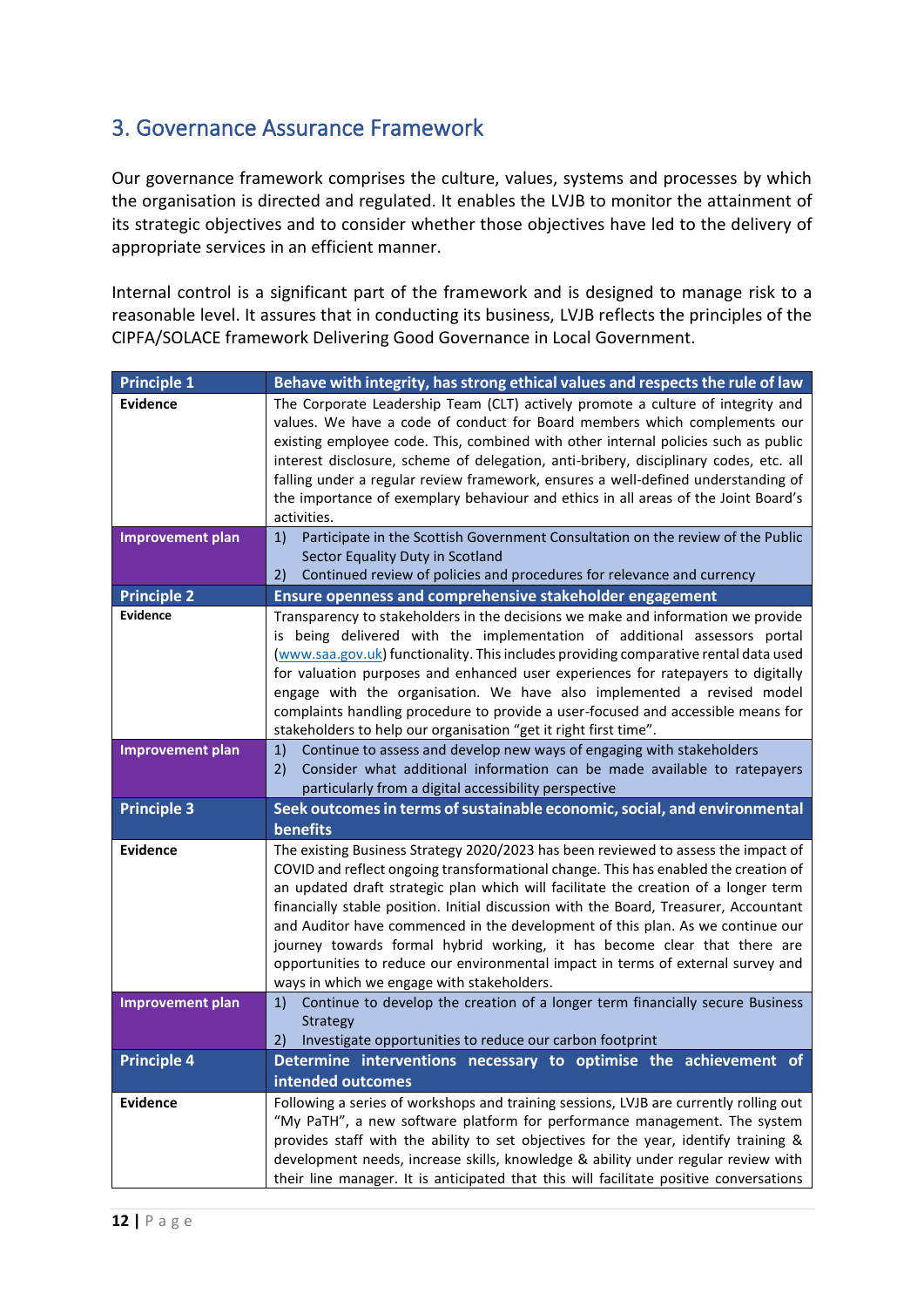|                         | between managers and staff, refresh motivation and increase job satisfaction whilst<br>creating a more supportive, open and honest culture. LVJB operates under a flat cash<br>budget with core costs approved for the 2022-2023 financial year.                                                                                                                                                                                                                                                                                                                                            |
|-------------------------|---------------------------------------------------------------------------------------------------------------------------------------------------------------------------------------------------------------------------------------------------------------------------------------------------------------------------------------------------------------------------------------------------------------------------------------------------------------------------------------------------------------------------------------------------------------------------------------------|
| <b>Improvement plan</b> | 1)<br>Review the introduction of My PaTH to assess its organisational impact<br>Continued application of the LVJB Project Management Framework to monitor<br>2)<br>and evaluate positive project outcomes                                                                                                                                                                                                                                                                                                                                                                                   |
| <b>Principle 5</b>      | Develop capacity, including the capability of its leadership and the<br>individuals within it                                                                                                                                                                                                                                                                                                                                                                                                                                                                                               |
| <b>Evidence</b>         | The My PaTH framework encompasses all levels of our organisational structure. It<br>permits LVJB to identify and develop essential skills and techniques for staff to deliver<br>high quality levels of service. Deployment of these services are supported by the<br>creation of detailed workforce plans to enhance strategic allocation of resources.                                                                                                                                                                                                                                    |
| <b>Improvement plan</b> | Continue to assess and provide tailored training and personal development<br>1)<br>opportunities to staff. Fully utilise the Flexible Workforce Development Fund in<br>this regard.<br>Review service output, performance and development on a regular basis to<br>2)<br>ensure continuing effectiveness                                                                                                                                                                                                                                                                                    |
| <b>Principle 6</b>      | Manage risk and performance through robust internal control and strong<br>financial management                                                                                                                                                                                                                                                                                                                                                                                                                                                                                              |
| <b>Evidence</b>         | Risk is a standing item on the bi-monthly LVJB Governance Committee agenda and<br>any identified significant risks are escalated for review at CLT. Corporate risks are<br>discussed at the Governance Strategy Group (GSG) and where required, presented<br>to the Joint Board. The organisation is subject to annual internal and external audit<br>review with the identification of any control weaknesses and provision of assurance<br>recommendations. LVJB's internal Governance team are responsible for ensuring all<br>information compliance and statutory obligations are met. |
| <b>Improvement plan</b> | Continue to promote risk management as an integral part of all organisational<br>1)<br>activities which must be considered in all aspects of the decision making process<br>Monitor service delivery effectively and continue to undertake<br>2)<br>post<br>implementation reviews                                                                                                                                                                                                                                                                                                          |
| <b>Principle 7</b>      | Implement good practice in transparency, reporting, and audit to deliver<br>effective accountability                                                                                                                                                                                                                                                                                                                                                                                                                                                                                        |
| <b>Evidence</b>         | LVJB produce and publish a suite of reports on its external website. These include<br>statements on annual corporate & service plans, financial regulations, records<br>management, standing orders, annual corporate assurance statements, etc. Ongoing<br>specific KPI and overall performance statistics and financial statements are<br>presented to the Joint Board. A suite of audit and QA reports (see Section 4) is<br>presented at Governance Committee meetings, delivering assurance over key service<br>provision.                                                             |
| <b>Improvement plan</b> | 1)<br>Continue to create and communicate information for stakeholders in a readily<br>understood style which is appropriate to the intended audience and is easy to<br>access and interrogate<br>Ensure that management recommendations for corrective action made by<br>2)<br>internal/external audit are acted upon                                                                                                                                                                                                                                                                       |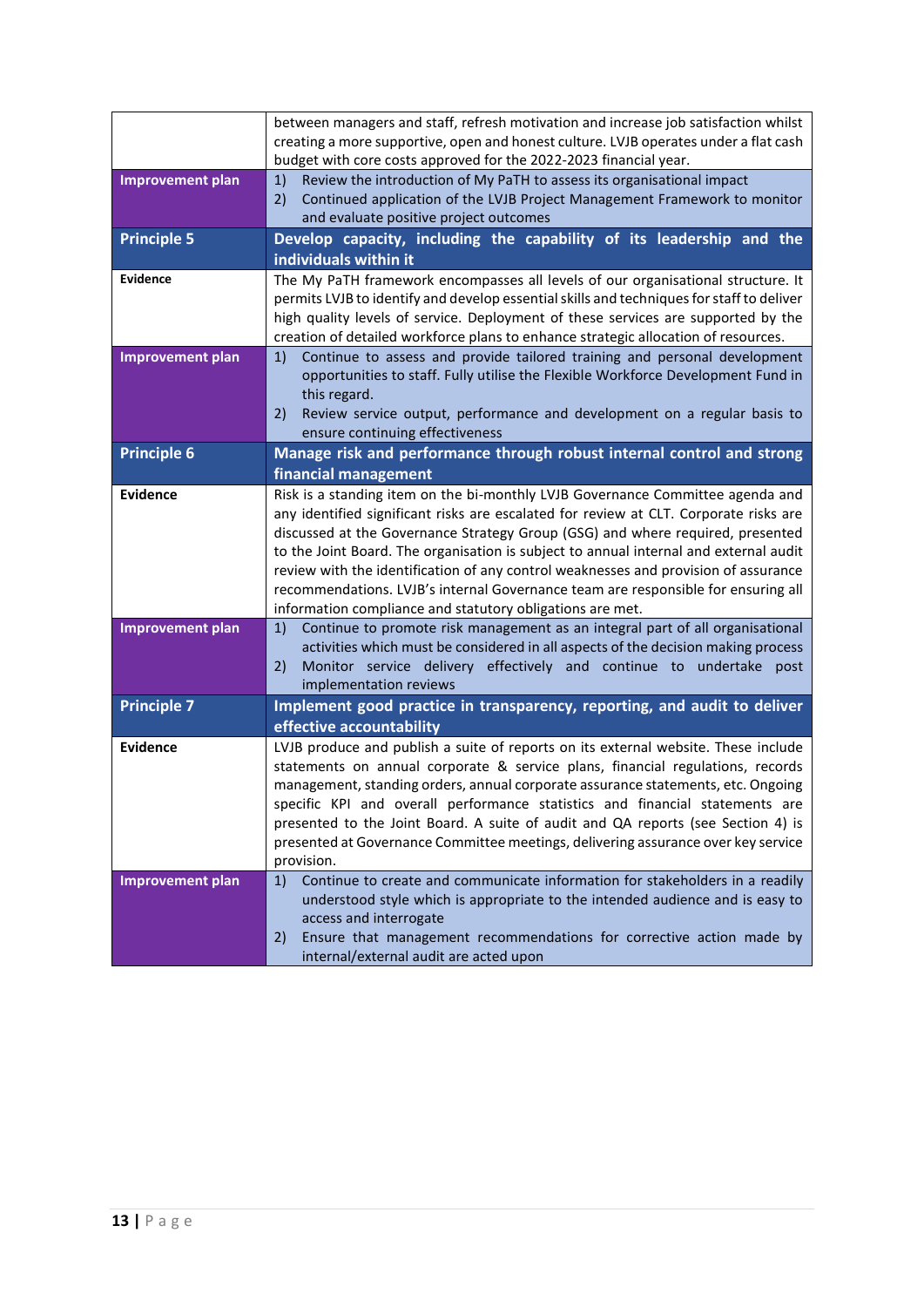## <span id="page-13-0"></span>4. The role of Quality Assurance

We continue to maintain and promote the role of quality assurance within the organisation. Emphasis is placed on providing stakeholder confidence that the level of service provided meets expectation and offers additional protection against inaccuracies. The Governance Committee has overall scrutiny of all reported actions and recommendations. The current suite of QA activity checks is shown in the table below.

| <b>Function</b>                           | <b>Task</b>                                                     | <b>Description</b>                                                                                                                                                                                                                                                                                                                                                                                                                                                                                    |
|-------------------------------------------|-----------------------------------------------------------------|-------------------------------------------------------------------------------------------------------------------------------------------------------------------------------------------------------------------------------------------------------------------------------------------------------------------------------------------------------------------------------------------------------------------------------------------------------------------------------------------------------|
| <b>Council Tax</b>                        | <b>Interface Audit</b>                                          | Audit Reports are produced for each interface period.<br>Checked and emailed weekly to the four constituent<br>councils.                                                                                                                                                                                                                                                                                                                                                                              |
|                                           | Point of Sale Reports                                           | Weekly check for the same period as the interface<br>report. Confirm accuracy of sales date which is applied<br>as the effective and liability date for any change in<br>banding.                                                                                                                                                                                                                                                                                                                     |
|                                           | <b>Council Tax Assurance</b><br>Checks                          | The Council Tax managers carry out a 10% check of all<br>self-verified transactions. QA will carry out an<br>assurance check on 10% of all self-verified and verified<br>transactions as a second line check. Report on any<br>anomalies or transactions incorrectly processed. The<br>report is run on a weekly basis for the same period as<br>the interface report but includes additional entries for<br>Point of Sales where the original banding has been<br>retained which are not interfaced. |
| <b>Valuation Roll</b>                     | <b>Interface Audit</b>                                          | Audit Reports are produced for each interface period.<br>Checked and emailed weekly to the four constituent<br>councils.                                                                                                                                                                                                                                                                                                                                                                              |
|                                           | <b>Business Rate</b>                                            | The Principal Surveyors will carry out 100% checks on                                                                                                                                                                                                                                                                                                                                                                                                                                                 |
|                                           | <b>Assurance Checks</b>                                         | any business growth accelerator entries and a 10%<br>check on self-verified transactions. QA will carry out<br>follow up assurance check on these as a second line<br>check. Report on any anomalies or transactions<br>incorrectly processed.                                                                                                                                                                                                                                                        |
|                                           | <b>PTO Name Checks</b>                                          | Valuation Roll names updates processed by Technical<br>& Support staff receive a 10% check by Governance.                                                                                                                                                                                                                                                                                                                                                                                             |
| <b>Electoral</b>                          | <b>EMS</b> reports                                              | Check system reports to ensure that electors are                                                                                                                                                                                                                                                                                                                                                                                                                                                      |
| <b>Support/Processing</b><br><b>Areas</b> |                                                                 | correctly processed, absent voting arrangements are<br>applied correctly and ensure the accuracy of the<br>register. A quality assurance check will take place on<br>10% of the reports produced for electoral activities.                                                                                                                                                                                                                                                                            |
| <b>Miscellaneous</b>                      | <b>KPI Stat Review</b>                                          | Produce monthly KPI stats for review by CLT &<br><b>Technical Divisions</b>                                                                                                                                                                                                                                                                                                                                                                                                                           |
|                                           | <b>Building</b><br>Warrant/Planning<br><b>Permission Checks</b> | QA carry out a 10% check on a sample of building<br>warrants and planning permissions each quarter. A full<br>end to end check is carried out. All the filtered cases on<br>sample Planning Permissions are checked to ensure<br>that they are removed in accordance with procedure.                                                                                                                                                                                                                  |
|                                           | <b>Revaluation Appeal</b><br><b>Stats Quarterly Return</b>      | Validate the quarterly return of RVAPP stats provided<br>to Scottish Government.                                                                                                                                                                                                                                                                                                                                                                                                                      |
|                                           | Sales data check                                                | Accuracy checks carried out on all domestic and<br>commercial sales data received monthly from<br>Registers of Scotland where there is a matched entry<br>on the Valuation Roll or Council Tax List.                                                                                                                                                                                                                                                                                                  |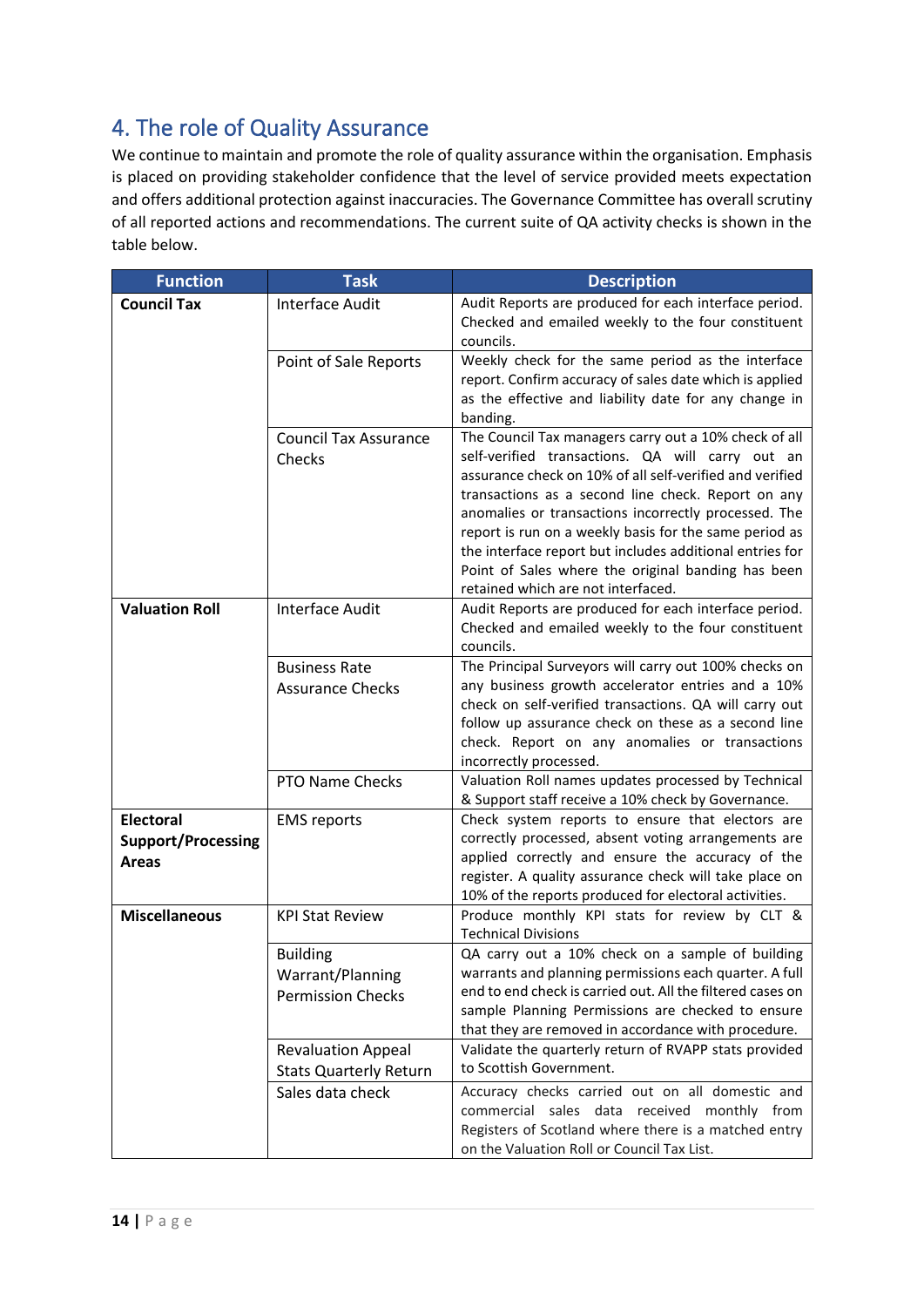## <span id="page-14-0"></span>5. What have LVJB delivered?

| <b>Governance</b><br><b>Strategy Group</b>                | The GSG is now a regularly occurring session held between<br>key LVJB staff and Board members. It provides a forum to<br>openly discuss key operational and strategical matters<br>concerning the organisation       |
|-----------------------------------------------------------|----------------------------------------------------------------------------------------------------------------------------------------------------------------------------------------------------------------------|
|                                                           |                                                                                                                                                                                                                      |
| <b>Enhanced</b><br><b>Performance</b><br><b>Framework</b> | The successful implementation of the My PaTH software<br>platform is underway. It provides an overarching framework<br>for organisational goals and objectives and supports staff in<br>delivering our key services. |
|                                                           |                                                                                                                                                                                                                      |
| <b>Council Tax</b><br><b>Audit</b>                        | The internal audit on the adequacy of design and<br>operating effectiveness of our Council Tax controls is now<br>complete. Work is underway on the implementation of<br>the recommended outcomes.                   |
|                                                           |                                                                                                                                                                                                                      |
| <b>Working from</b><br>home/hybrid<br>working             | LVJB have continued to provide high levels of service<br>delivery under the working from home model. A draft<br>formal policy for this mode of operating has been created<br>with Union consultation to follow.      |
|                                                           |                                                                                                                                                                                                                      |
| <b>Budget</b><br><b>Challenges</b>                        | A review of the Business Strategy 2020/2023 is now<br>complete with discussions commenced on creating a longer<br>term financially sustainable position for the organisation.                                        |
|                                                           |                                                                                                                                                                                                                      |
| <b>Improving</b><br><b>Staff</b><br><b>Development</b>    | Enhanced training and learning opportunities are being<br>made available to staff through the Flexible Workforce<br>Development Fund.                                                                                |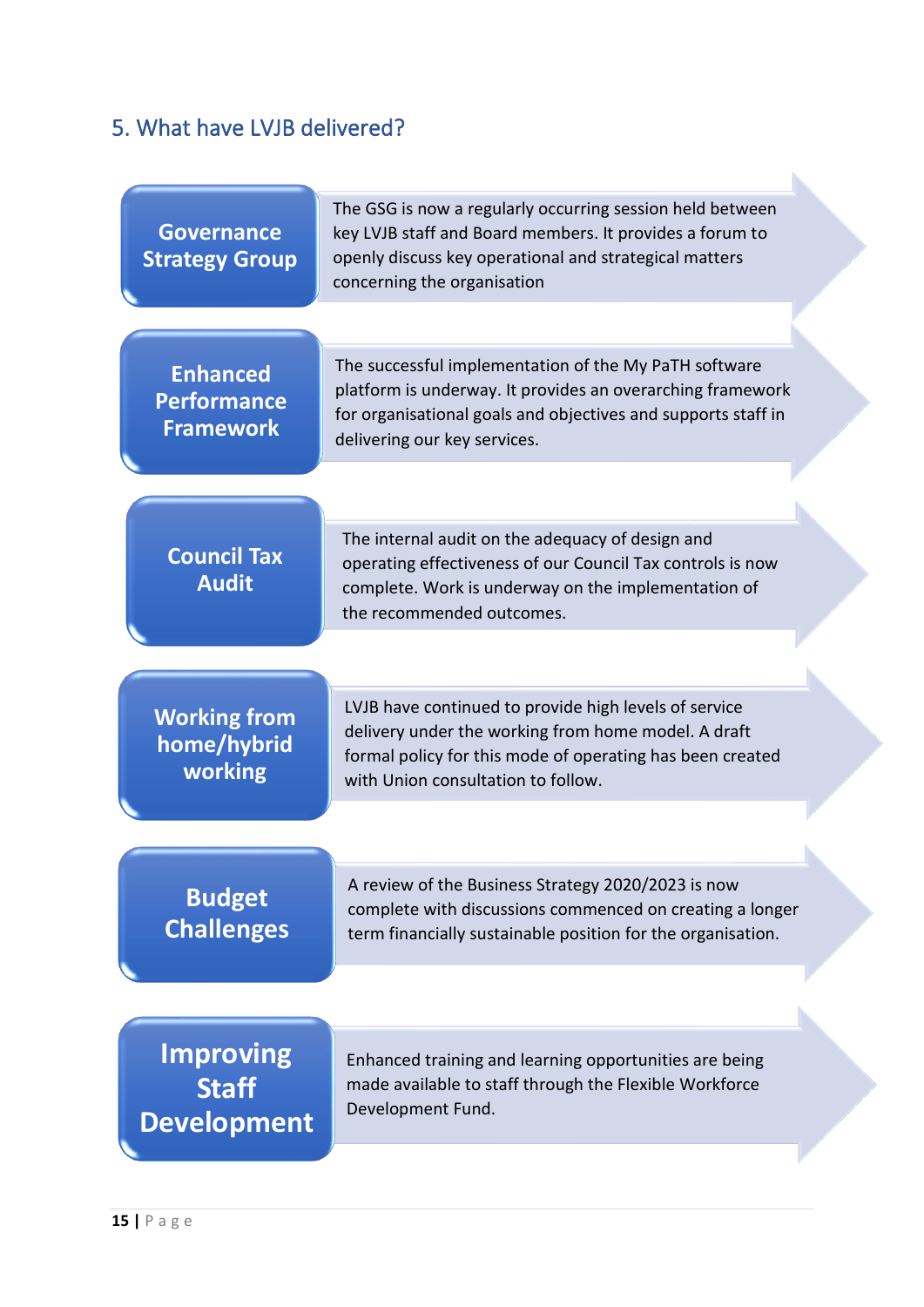## <span id="page-15-0"></span>6. Corporate and Service Plan

Our Corporate and Service plan sets out the key activities and outcomes that we will deliver within the financial year and the way in which we will measure our performance.

Our key Corporate and Service priorities for 2021/22 were;

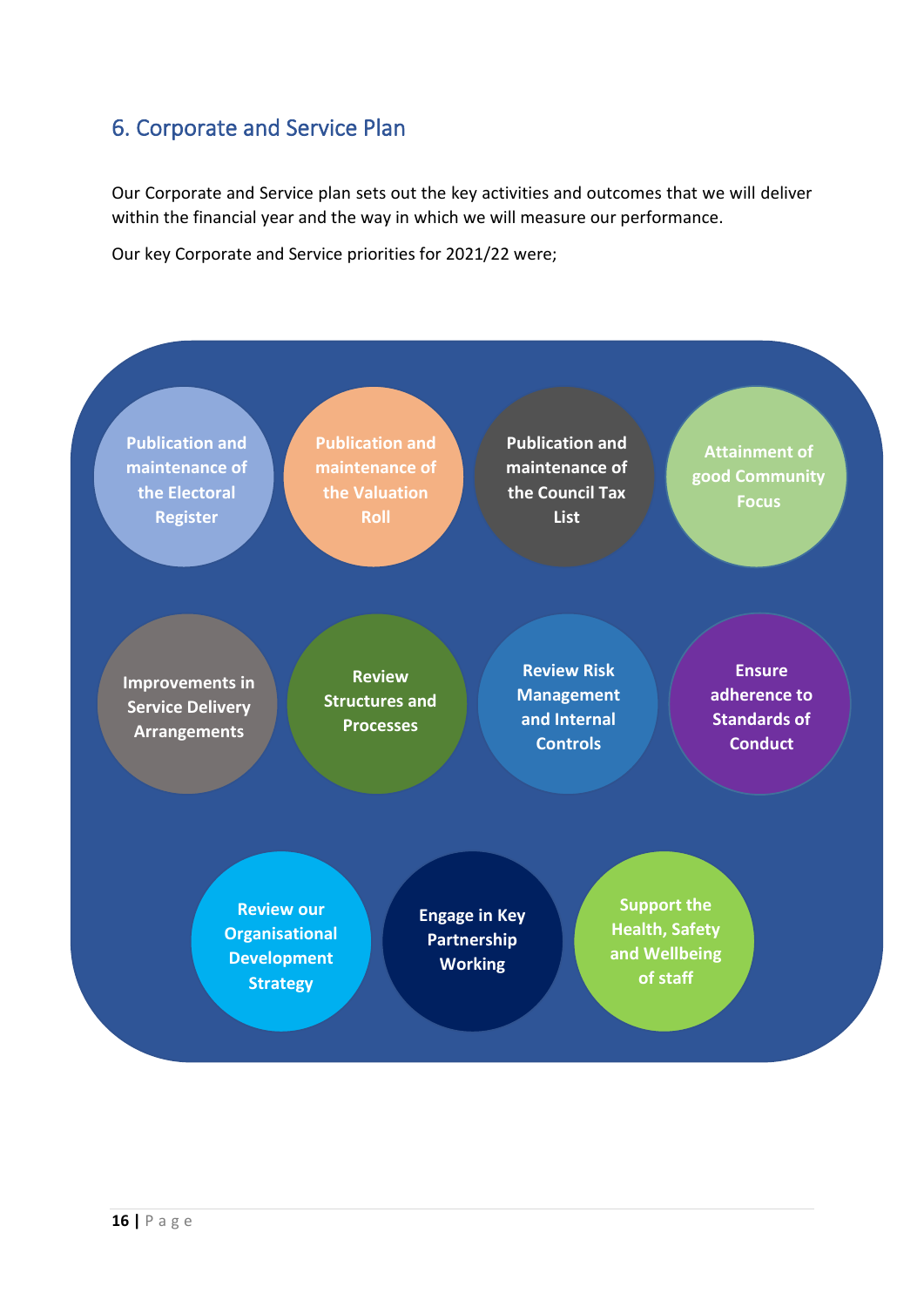## <span id="page-16-0"></span>7. Corporate and Service plan – achievements

Following the implementation of our domestic mobile survey system we have introduced additional functionality to increase the visibility and management of new housing build sites. Our "Housing Register" provides a comprehensive overall view of all new housing in the Lothian area. It enables reallocation of sites and single click occupancy update to improve efficiency of staff resource monitoring active sites and streamlining the creation of entries on the Council Tax List.

We have initiated the SPSO revised complaints handling procedure and updated our website to reflect this new information making it readily accessible to customers. Aside from providing enhanced insight into potential areas of service improvement, upon receipt of complaints we will now;

- Resolve complaints as close to the frontline as possible
- Record all complaints
- Report on active learning from complaints & publicise complaints information

Continued operation from home has provided the opportunity to review our external working procedures. We have engaged with a supplier to provide personal security devices for staff giving location and check in/out information to confirm assignments have been completed safely.

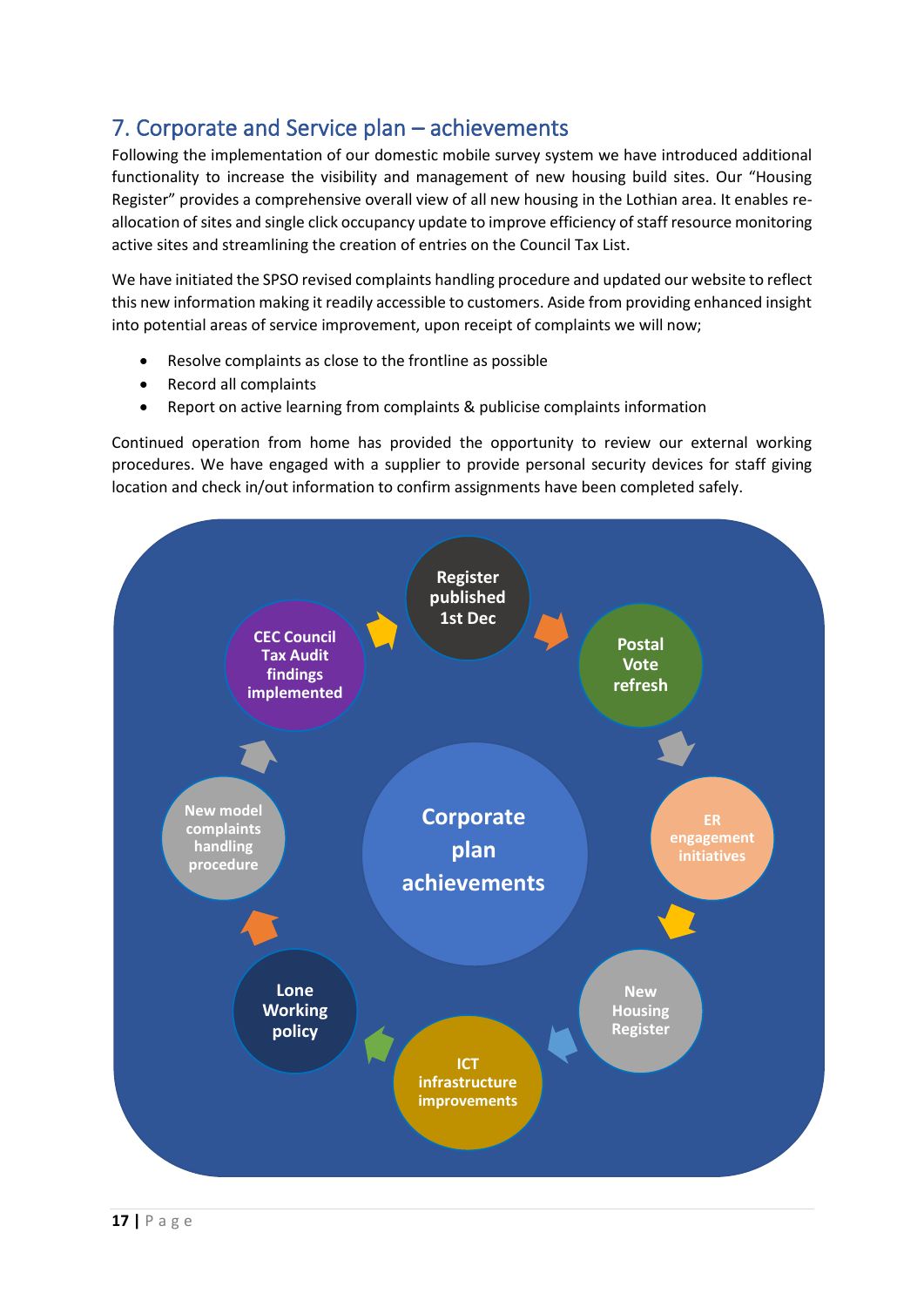## <span id="page-17-0"></span>8. Corporate and Service plan – work in progress

LVJB recognises the importance of continually seeking to deliver improvements in organisational efficiency and performance. We acknowledge that the organisation must continue to challenge traditional ways of working and reflect on how well we function both internally and when engaging with stakeholders.

Below are ongoing activities aimed at supporting this process of improvement.